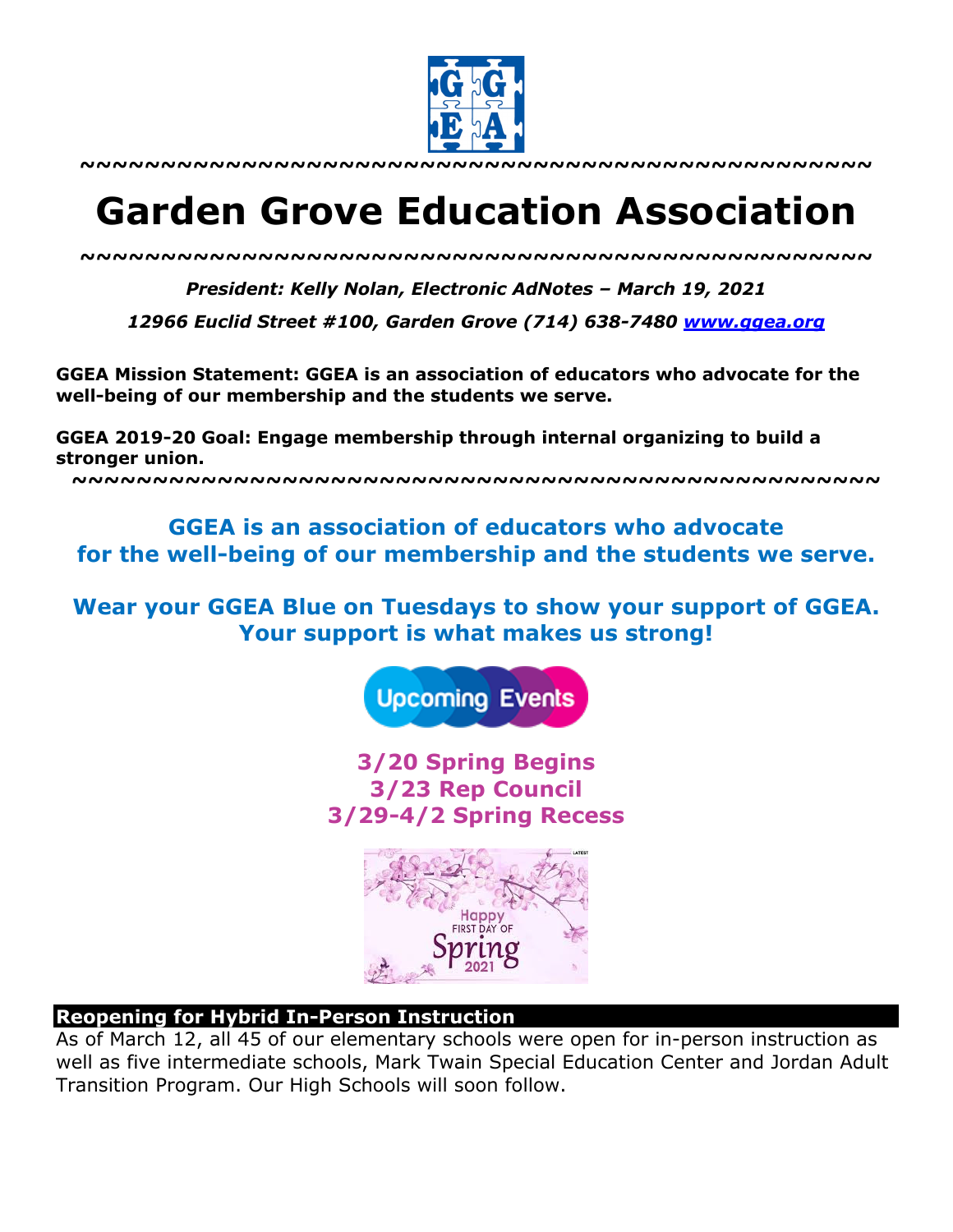Usually our phones are ringing off the hook along with many emails being received prior to reopening due to increased anxiety levels and stress. Once sites reopen, calls and emails lessen.

Please reach out to your Site Reps and GGEA Leadership with any concerns that may arise after reopening. Stay safe. You've got this.

### **GGEA First Electronic Voting Election**

Unfortunately no candidate received the necessary votes needed to win, due to the lack of voting. There were 327/1837 electronic votes cast. While we understand that this is the first time we've experienced electronic voting in our association, we didn't expect it to be that low.

*What do these results mean?* For the candidates it means another election in May, if they are still interested. The May election will not only include CTA State Council positions but will also include our general elections for GGEA Officer(s) and Segment Directors.

#### **Standardized Testing**

The mandate for standardized testing is now flexible. In light of COVID-19's impact on students, families, and schools, CTA has been calling on the State Board of Education and U.S. Dept. of Education for a waiver to suspend 2021 standardized testing.

On March 16, the State Board of Education voted to let school districts use either state tests or other standards-aligned assessments to gauge student learning this spring. It will be interesting to see what GGUSD decides.

#### **Poster Contest**

This was in an earlier AdNote this year. Orange Service Center Council's (OSCC) Equity Team is conducting its poster contest once again. All K-12 students are encouraged to submit their artwork around the themes of Ethnic Minority Issues, LGBTQ+ Issues, Women Issues, or People with Disabilities Issues. Posters are due **April 2, 2021**. For more information click on the link below.

## • **https://files.constantcontact.com/ea1a5c0d001/187d2c16-332a-4c2e-91d8-430f5760caef.png**

#### **Guy DeRosa Grant Workshop**

The Equity Human Rights OSCC Committee is conducting a workshop for those CTA members who are thinking about applying for this grant and need help or ideas.

The workshop will be on **April 8th, 2021** from **4:00-6:00 PM**.

The **grant deadline is May 17,2021** with an award amount up to \$2,500.

The LGBTQ+ Safety in Schools Grant and Scholarship Program, in honor of Guy DeRosa, was created to promote human and civil rights by making our public schools safe for lesbian, gay, bisexual, transgender and queer/questioning+ persons.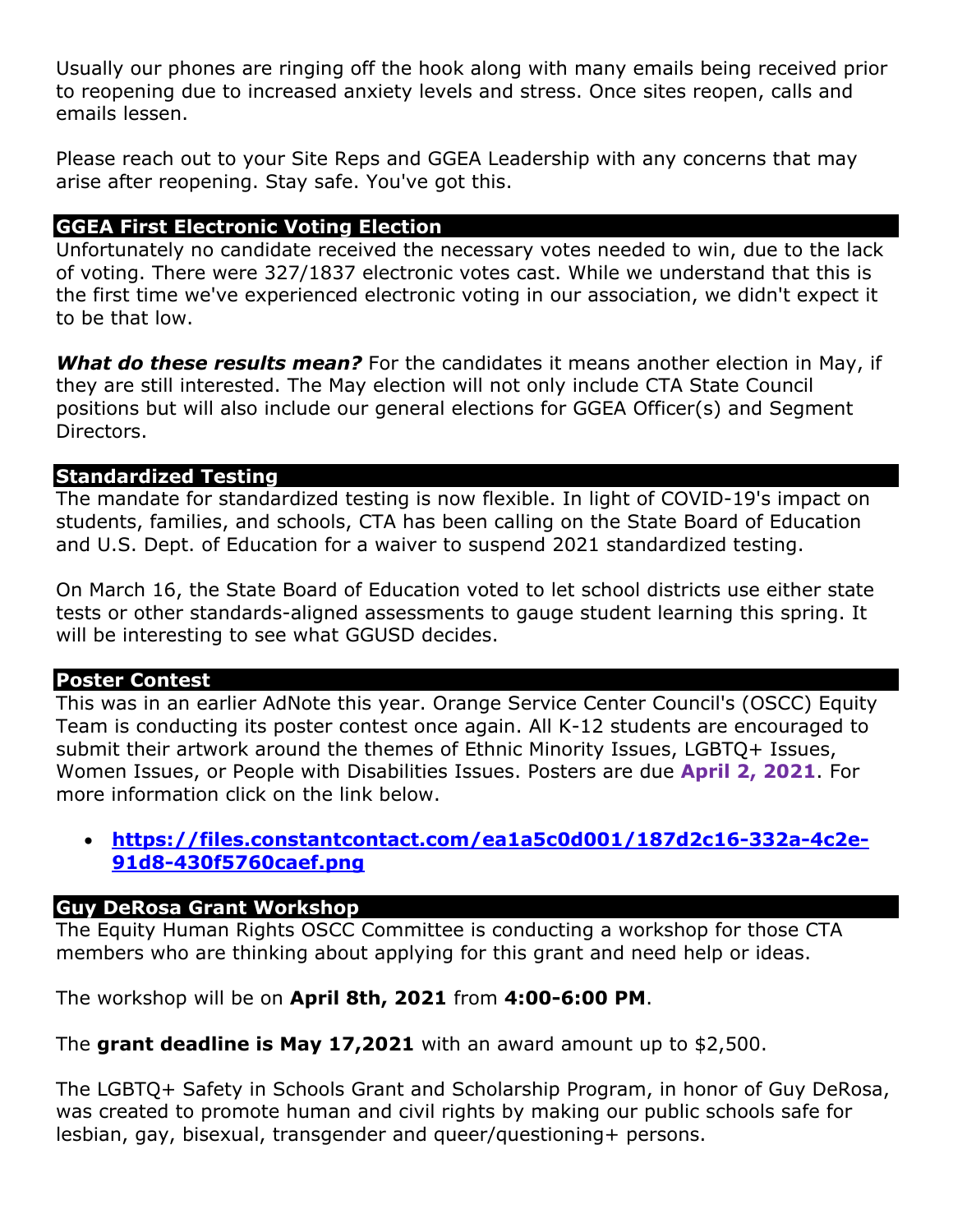This grant program will support groups, projects and presentations that promote the understanding of and respect for LGBTQ+ persons.

For more information click on the link below.

• **https://docs.google.com/forms/d/e/1FAIpQLSdOXsS9GDuop4iSH325nZe JUTyqe3-yrdOlBXvJipOOEVjQig/viewform**

## **Women's History Month**

In March of 1978, educators in Santa Rosa, California, first celebrated Women's History Week to increase the awareness of women's contributions to society. This corresponded to March 8ths International Women's Day.

Check out the links below for stories, activities, and ideas to celebrate.

- **https://www.nea.org/professional-excellence/studentengagement/tools-tips/womens-history-month-classroom**
- **https://www.readbrightly.com/stories-and-activities-to-celebratewomens-history-month-with-young-readers/**
- **https://www.atlantaparent.com/6-must-read-kids-books-womenshistory-month/**
- **https://myhero.com/women**
- **https://kidsdiscover.com/teacherresources/womens-history-month/**
- **https://womenshistorymonth.gov/**

## **Helpful Tax Information**

Remember, ask your tax advisor if your professional association dues are tax deductible. Click on the link for your GGEA/CTA/NEA dues for the 2020 tax year.

• **https://files.constantcontact.com/ea1a5c0d001/2b4023dd-1dc5-4029- 85e2-59974d18d34c.png**

#### **CTA Virtual Conferences - April**

Coming in April, CTA's 1st Special Education Conference.

**Please RSVP to jennyg@ggea.org** if you are registering for these conferences.

**University Credits and Professional Development hours can be acquired at these conferences**. **CTA will be paying for university credits.** *However, you will need to follow district guidelines for approval.*

**2021 Special Education Conference - Home Edition!** April 30-May 2, 2021. More information to follow.

Please go to **https://www.cta.org/conferences** where you can review session descriptions. If you are interested in attending you will need to register. Please let the GGEA office know if you are attending any of the above mentioned conferences.